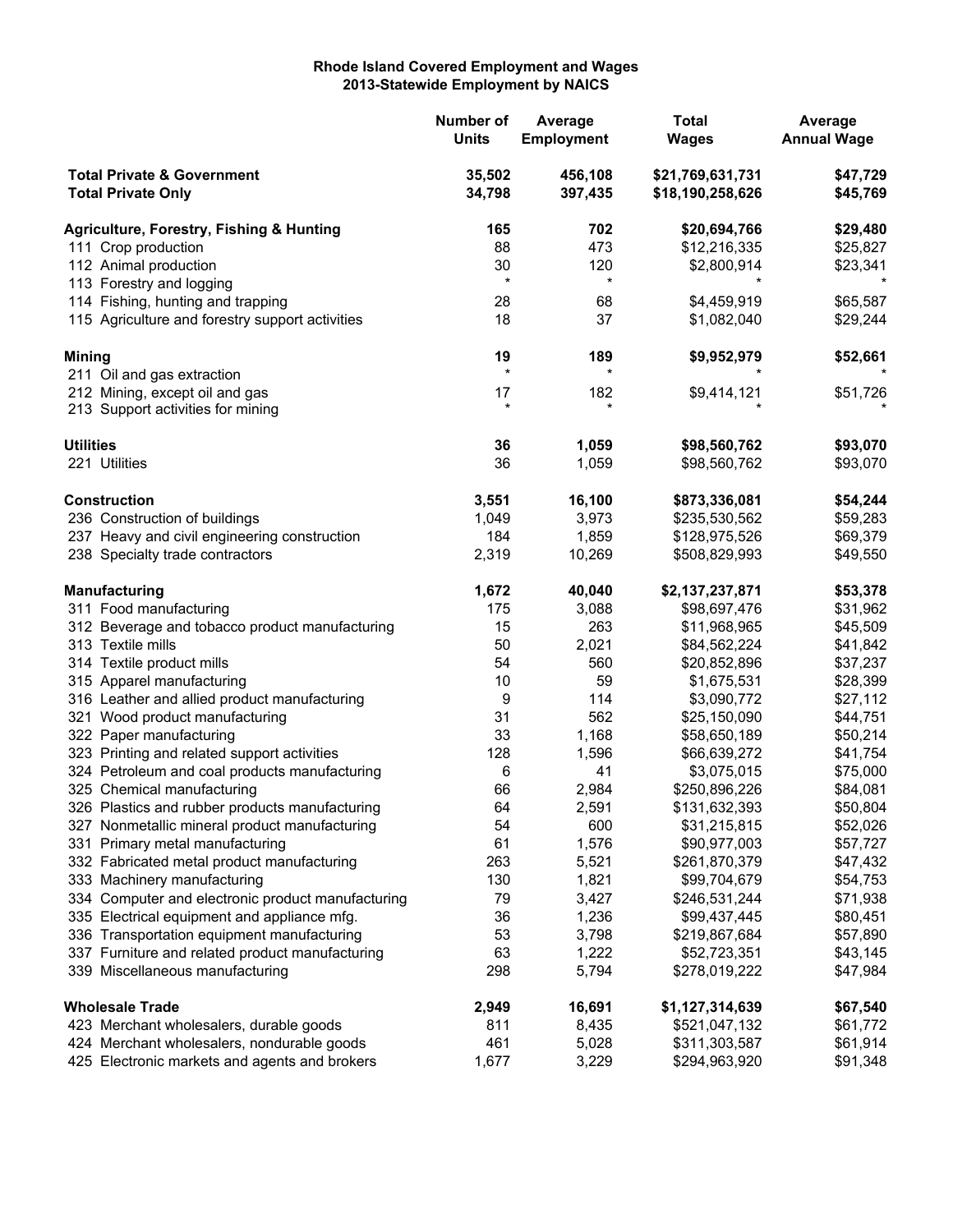## **Rhode Island Covered Employment and Wages 2013-Statewide Employment by NAICS**

|                                              |                                                   | <b>Number of</b><br><b>Units</b> | Average<br>Employment | <b>Total</b><br><b>Wages</b> | Average<br><b>Annual Wage</b> |
|----------------------------------------------|---------------------------------------------------|----------------------------------|-----------------------|------------------------------|-------------------------------|
| <b>Retail Trade</b>                          |                                                   | 3,822                            | 46,547                | \$1,275,971,160              | \$27,413                      |
|                                              | 441 Motor vehicle and parts dealers               | 396                              | 5,375                 | \$237,087,401                | \$44,109                      |
|                                              | 442 Furniture and home furnishings stores         | 180                              | 1,172                 | \$38,286,655                 | \$32,668                      |
|                                              | 443 Electronics and appliance stores              | 159                              | 1,053                 | \$43,734,751                 | \$41,533                      |
|                                              | 444 Building material and garden supply stores    | 222                              | 3,507                 | \$115,650,884                | \$32,977                      |
|                                              | 445 Food and beverage stores                      | 705                              | 11,967                | \$259,922,624                | \$21,720                      |
|                                              | 446 Health and personal care stores               | 378                              | 4,416                 | \$150,707,879                | \$34,128                      |
|                                              | 447 Gasoline stations                             | 314                              | 1,778                 | \$39,225,032                 | \$22,061                      |
|                                              | 448 Clothing and clothing accessories stores      | 475                              | 4,280                 | \$80,984,736                 | \$18,922                      |
|                                              | 451 Sporting goods, hobby, book and music stores  | 176                              | 1,410                 | \$27,065,847                 | \$19,196                      |
|                                              | 452 General merchandise stores                    | 161                              | 7,442                 | \$157,457,337                | \$21,158                      |
|                                              | 453 Miscellaneous store retailers                 | 413                              | 2,569                 | \$56,210,487                 | \$21,880                      |
|                                              | 454 Nonstore retailers                            | 246                              | 1,578                 | \$69,637,527                 | \$44,130                      |
|                                              | <b>Transportation &amp; Warehousing</b>           | 696                              | 9,313                 | \$358,359,738                | \$38,480                      |
|                                              | 481 Air transportation                            | 19                               | 335                   | \$14,109,469                 | \$42,118                      |
|                                              | 482 Rail transportation                           | $\star$                          | $\star$               |                              |                               |
|                                              | 483 Water transportation                          | 8                                | 187                   | \$8,680,486                  | \$46,420                      |
|                                              | 484 Truck transportation                          | 294                              | 2,211                 | \$104,014,114                | \$47,044                      |
|                                              | 485 Transit and ground passenger transportation   | 100                              | 2,402                 | \$56,443,647                 | \$23,499                      |
|                                              | 486 Pipeline transportation                       | 4                                | $\star$               |                              |                               |
|                                              | 487 Scenic and sightseeing transportation         | 46                               | 166                   | \$4,293,936                  | \$25,867                      |
|                                              | 488 Support activities for transportation         | 130                              | 993                   | \$38,568,846                 | \$38,841                      |
|                                              | 491 Postal service                                | 0                                | 0                     | \$0                          | \$0                           |
|                                              | 492 Couriers and messengers                       | 64                               | 1,661                 | \$70,503,656                 | \$42,447                      |
|                                              | 493 Warehousing and storage                       | 33                               | 1,309                 | \$57,986,658                 | \$44,298                      |
|                                              | <b>Information</b>                                | 771                              | 9,061                 | \$596,123,443                | \$65,790                      |
|                                              | 511 Publishing industries, except Internet        | 245                              | 1,972                 | \$146,480,035                | \$74,280                      |
|                                              | 512 Motion picture and sound recording industries | 119                              | 596                   | \$14,208,660                 | \$23,840                      |
|                                              | 515 Broadcasting, except Internet                 | 37                               | 645                   | \$35,419,721                 | \$54,914                      |
|                                              | 516 Internet publishing and broadcasting          | 0                                | 0                     | \$0                          | \$0                           |
|                                              | 517 Telecommunications                            | 131                              | 2,583                 | \$187,635,923                | \$72,643                      |
|                                              | 518 ISPs, search portals, and data processing     | 132                              | 2,626                 | \$190,424,939                | \$72,515                      |
|                                              | 519 Other information services                    | 108                              | 639                   | \$21,954,165                 | \$34,357                      |
|                                              | <b>Finance &amp; Insurance</b>                    | 1,541                            | 23,913                | \$2,018,662,633              | \$84,417                      |
|                                              | 521 Monetary authorities - central bank           | 0                                | 0                     | \$0                          | \$0                           |
|                                              | 522 Credit intermediation and related activities  | 545                              | 9,801                 | \$618,490,085                | \$63,105                      |
|                                              | 523 Securities, commodity contracts, investments  | 294                              | 4,983                 | \$729,057,330                | \$146,309                     |
|                                              | 524 Insurance carriers and related activities     | 679                              | 9,124                 | \$670,351,450                | \$73,471                      |
|                                              | 525 Funds, trusts, and other financial vehicles   | 25                               | 4                     | \$763,768                    | \$190,942                     |
|                                              | Real Estate, Rental & Leasing                     | 1,063                            | 5,899                 | \$242,583,349                | \$41,123                      |
|                                              | 531 Real estate                                   | 848                              | 4,357                 | \$184,010,726                | \$42,233                      |
|                                              | 532 Rental and leasing services                   | 203                              | 1,485                 | \$54,618,858                 | \$36,780                      |
|                                              | 533 Lessors of nonfinancial intangible assets     | 12                               | 57                    | \$3,953,765                  | \$69,364                      |
| <b>Professional &amp; Technical Services</b> |                                                   | 4,470                            | 21,999                | \$1,489,529,830              | \$67,709                      |
|                                              | 541 Professional and technical services           | 4,470                            | 21,999                | \$1,489,529,830              | \$67,709                      |
|                                              | <b>Management of Companies &amp; Enterprise</b>   | 277                              | 11,330                | \$1,286,973,442              | \$113,590                     |
|                                              | 551 Management of companies and enterprises       | 277                              | 11,330                | \$1,286,973,442              | \$113,590                     |